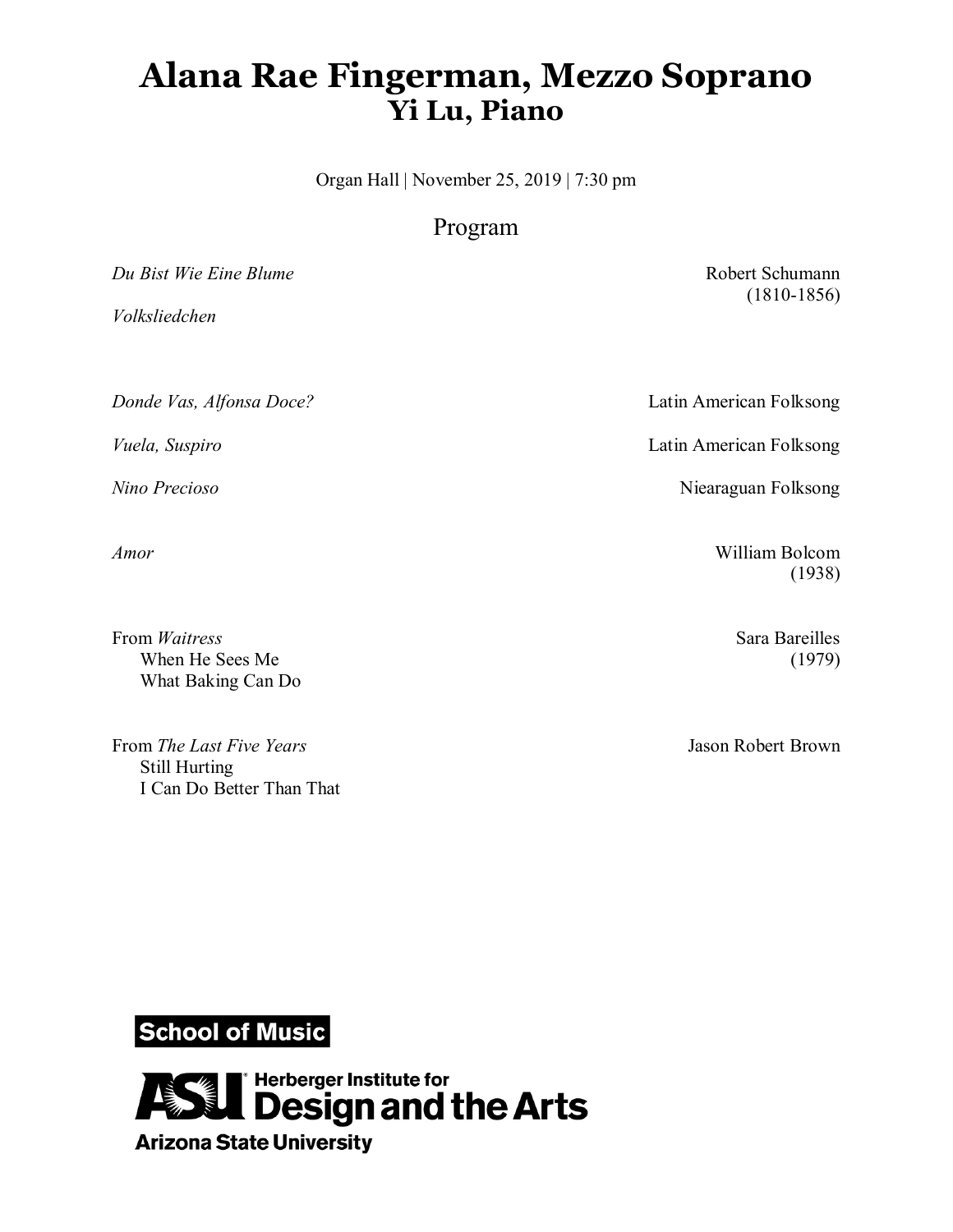#### *Du Bist Wie Eine Blume*

You are so like a flower, So fair and pure and fine; I gaze on you, and sadness Steals through the heart of mine.

It is, as though I should gently Lay hands upon your hair, Praying to God, that He keep you So fine and pure and fair.

### VOLKSLIEDCHEN

When at dawn I enter the garden, Wearing my green hat, My thoughts first turn To what my love is doing.

Every star in the sky I'd give to my friend; I'd willingly give him my very heart, If I could tear it out.

Translations by Richard Stokes, author of The Book of Lieder (Faber, 2005)

#### *Donde Vas, Alfonsa Doce?*

Where to now, King Alfonsa? Where to now, o man in pain? I go in search of Mercedes, Whom I have not seen for a long time.

Your Mercedes has died; I myself have seen her dead. Four dukes were bearing her Through the streets of Madrid.

The lanterns of the palace Will no longer be lit. For Mercedes has died And they are in the mourning.

# **School of Music**



### *Vuela, Suspiro*

Fly, my sighs, To where my lover lives An, on arriving, Surprise her. Say to her that in my absences I feel keenly her pain. As she grieves, Comfort her

#### *Nino Precioso*

Precious child, more precious than ermine Laughing child, God loves you Sleep tight, sleep while I raise my humble voice in song. Sleep little one, it's cold today Sleep my love, I will never leave you. Precious child, more precious than diamonds Laughing child, God loves you Sleep tight, sleep a while Pretty Josefina, I will never leave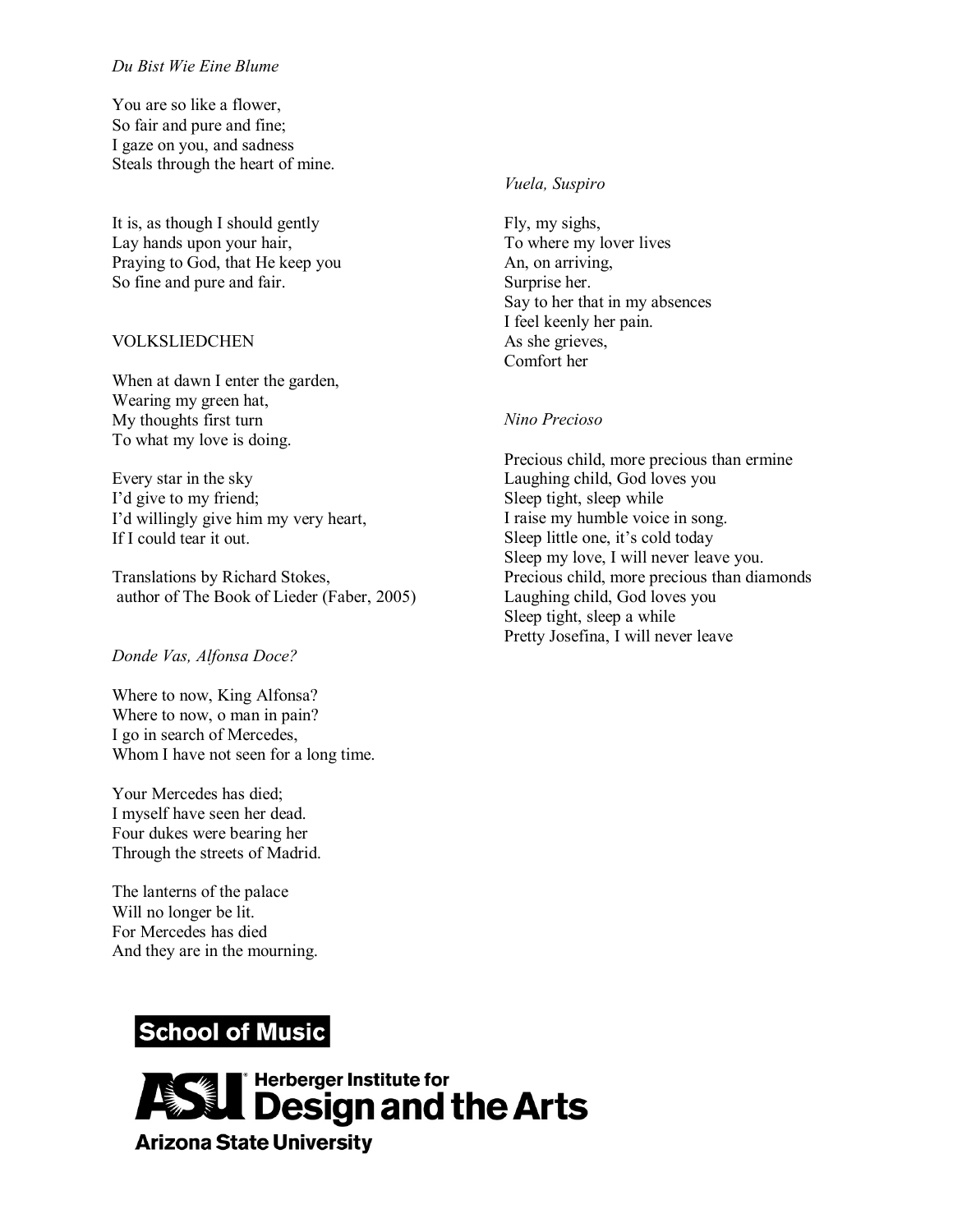